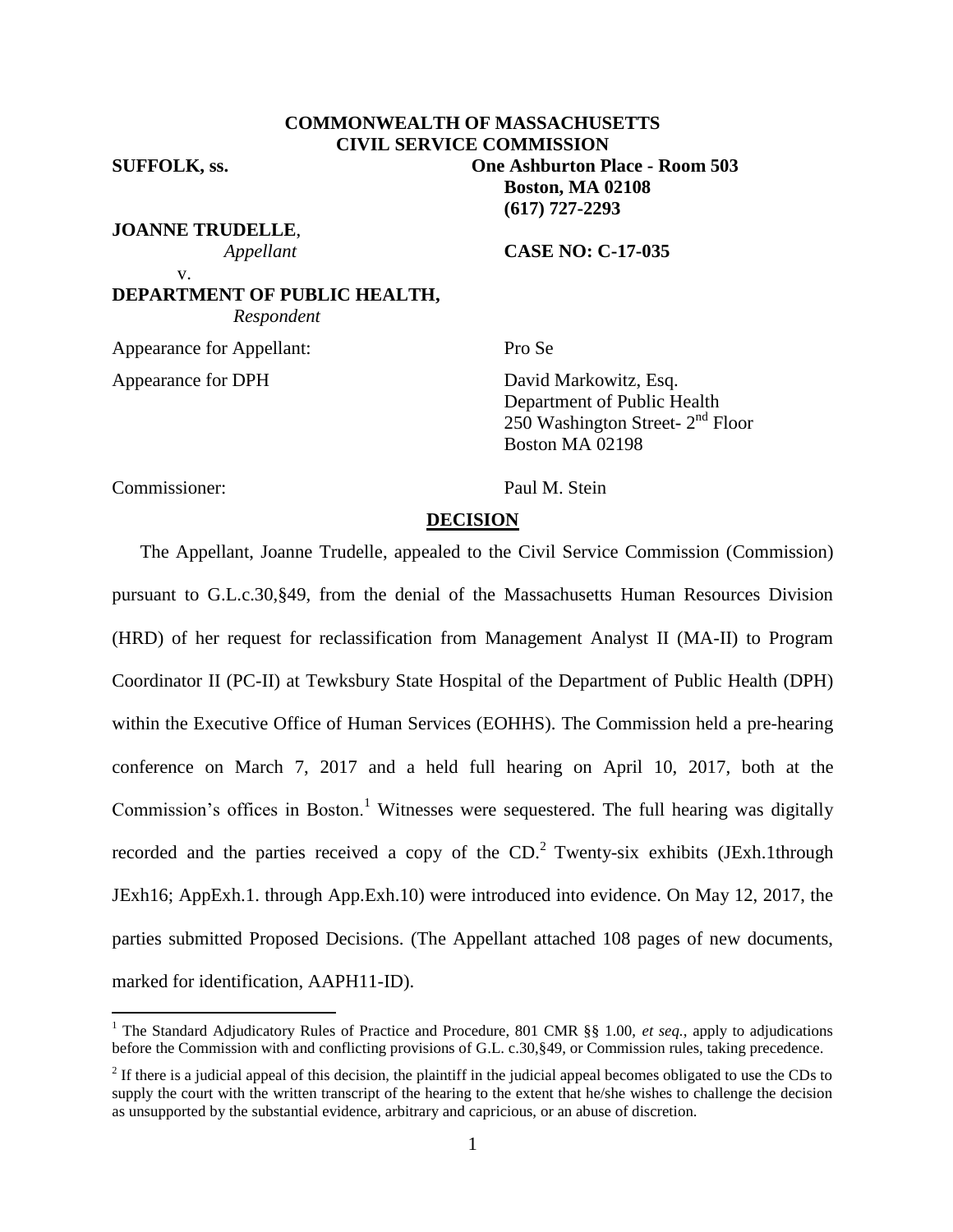# **FINDINGS OF FACT**

Based on the Exhibits entered into evidence and the testimony of the following witnesses:

#### *Called by EOHHS*:

- Margaret Sydolowski, DPH Employment Staffing Coordinator, Tewksbury State Hospital
- Veronica Gjino, EOHHS, Human Resources Classification Coordinator
- Mary Corsetto, Director of Quality Management, Tewksbury State Hospital
- Christy Beauregard, Quality Risk Manager, Tewksbury State Hospital

#### *Called by the Appellant:*

Joanne Trudelle, Appellant

and taking administrative notice of all matters filed in the case, pertinent law and reasonable inferences from the credible evidence, a preponderance of evidence establishes these facts:

1. The Appellant, Joanne Trudelle is currently employed as an MA-II, with the functional title of Data Coordinator, in the Quality Management Department (QMD) at Tewksbury Hospital, one of four state-operated facilities in the Bureau of Hospitals of the Department of Public Health (DPH) within the Executive Office of Health and Human Services (EOHSS). (*Stipulated Facts;<https://www.mass.gov/orgs/bureau-of-hospitals>*)

2. Tewksbury Hospital is a 370-bed acute and chronic multi-specialty hospital that provides comprehensive treatment, care, and comfort to adults with medical and/or mental illnesses. Tewksbury Hospital is one of four such state-operated hospitals which provide medical care to individuals for whom community facilities are not available or access to health care is restricted. (*Stipulated Facts; [https://www.mass.gov/orgs/bureau-of-hospitals;](https://www.mass.gov/orgs/bureau-of-hospitals) <https://www.mass.gov/locations/tewksbury-hospital>*)

3. Ms. Trudelle has been continuously employed in Tewksbury Hospital's QMD since 1994, first as a Clerk IV. She was reclassified in 1999 as an EDP Systems Analyst and, again, reclassified in 2004 to her current title of MA-II. (*Stipulated Facts; JExhs.5 &15*)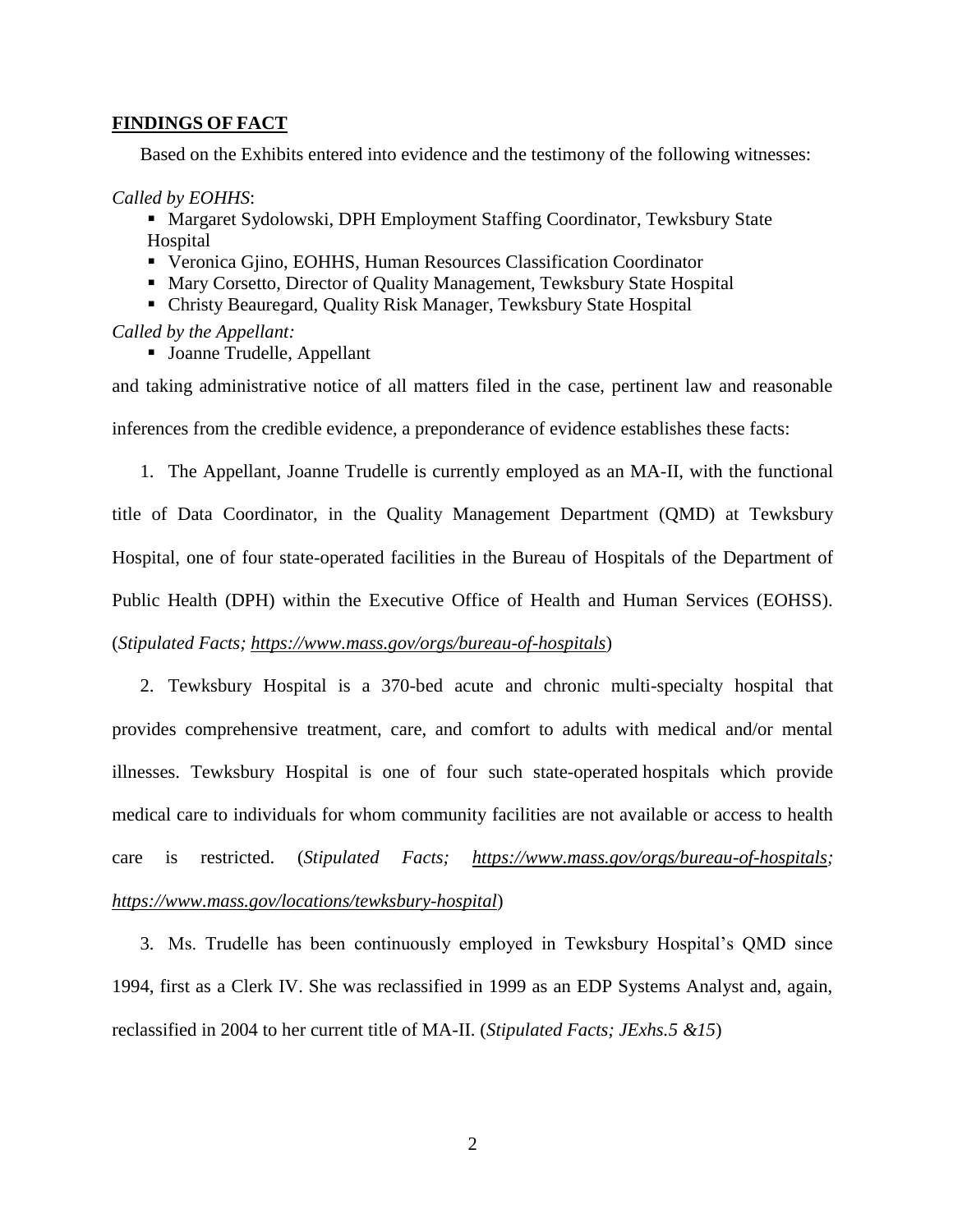4. The QMD's core mission is to ensure that Tewksbury Hospital complies with all internal and externally imposed accreditation and regulatory standards imposed on it. This includes, in particular, the Joint Commission, which surveys the hospital for accreditation every three years and the hospital's clinical laboratory for accreditation every two years, and the Centers for Medicaid and Medicare Services (CMS) which grants the hospital "deemed status" that enables the hospital to bill and receive reimbursement from Medicaid and Medicare, a critical component of the hospital's operating budget. (*JExh.7; AppExh.10*; *Testimony of Corsetto*) 3

5. The QMD is managed by a Director of Quality Management, currently Mary Corsetto, who supervises a staff of approximately twenty personnel, including two Quality Risk Managers (Program Manger IV) (one with two subordinates,(including an MA-II (Ms. Trudelle) and an MA-III);<sup>4</sup> and another (also known as the Quality Systems Manger) with four subordinates (a PC-II who supervises three clerical staff; a Compliance Manger (PC-III), currently with one clerical subordinate,, a MA-II (patient complaint investigator and a Compliance Officer II [patient advocate]); and three registered nurses who serve as UM/QM Coordinators. (*JExh.16; AppExh.2;Testimony of Corsetto & Beauregard*)

6. The unit within the QMD to which Ms. Trudelle is assigned has responsibility to provide data collection, development of data infrastructure and data analysis services. This includes, in substantial part, all data required by the Joint Commission required to receive accreditation, data used to qualify for deemed status by the CMS, as well as data critical to the hospital's clinical and management decision makers. (*AppExh.10; Testimony of Corsetto & Beauregard*)

 $\overline{a}$ 

 $3$  The Joint Commission is an independent, not-for-profit, that certifies nearly 21,000 health care organizations and programs in the United States. Joint Commission accreditation and certification is recognized nationwide as a symbol of quality that reflects an organization's commitment to meet performance standards (JExh.7; *Testimony of Corsetto; [https://www.jointcommission.org/about\\_us/about\\_the\\_joint\\_commission\\_main.aspx](https://www.jointcommission.org/about_us/about_the_joint_commission_main.aspx)*)

<sup>&</sup>lt;sup>4</sup> The functional title of the Program Manger IV under whom Ms. Trudelle works also was formerly known as the Data Management & Analysis Manager. (*JExhs..2 12 & 15;ApplExh.. 10*)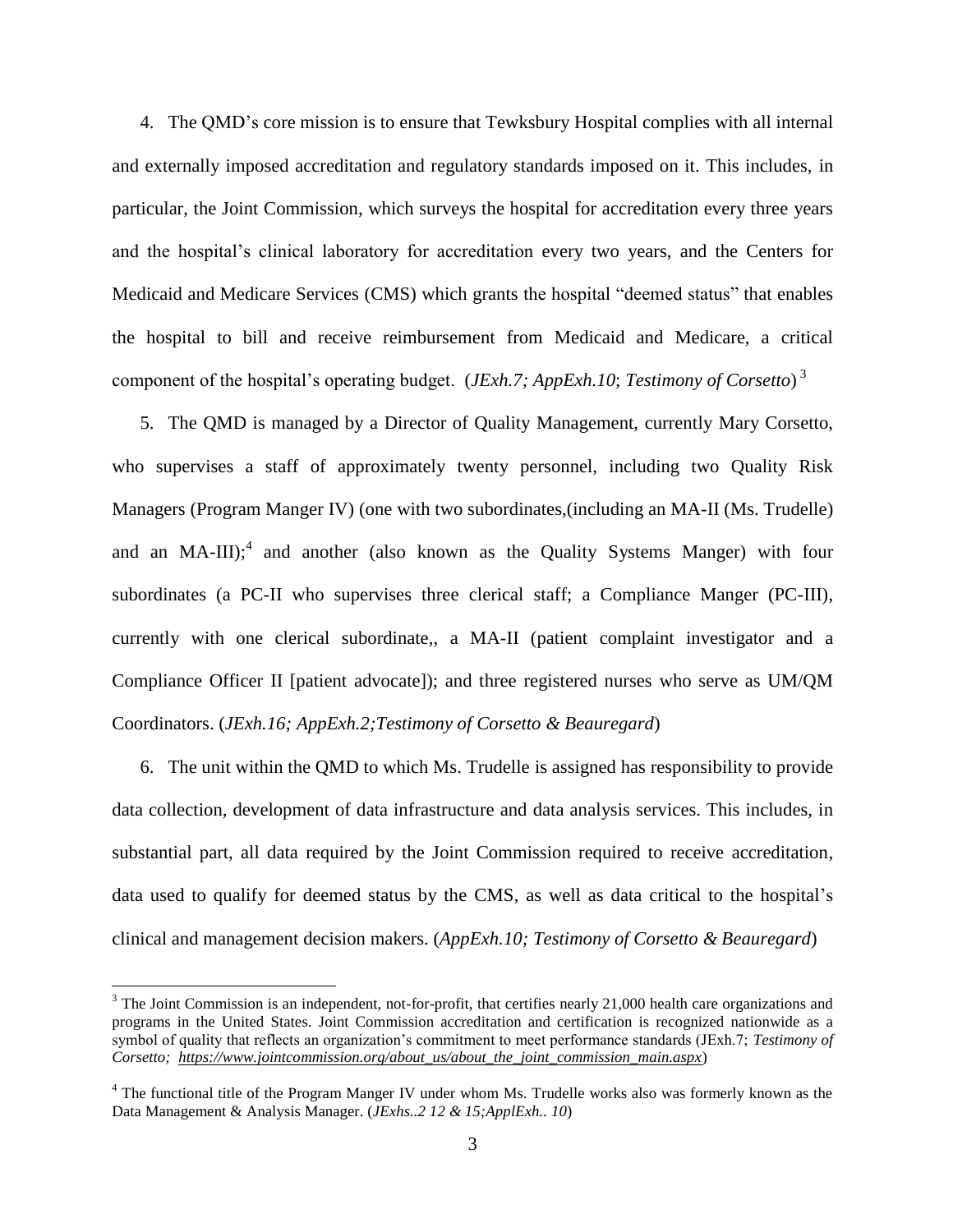7. The Classification Specification for the Management Analyst series provides three

levels, MA-I, the entry-level position; MA-II, the first level supervisory position; and MA-III, a

second-level supervisor. The Summary of Duties for the Management Analyst Series states:

"Incumbents of positions in this series review and analyzes data including operating procedures confer with agency staff to identify problems and needs; determines the need for and conduct special studies; determine the methods to be used in conduction studies; recommend changes in agency operations, methods, procedures and programs; compile information for management use; and perform related work as required."

"The basic purpose of this work is to analyze and review organizational structures, agency policies and practices and management systems in order to recommend changes in organization, programs, methods, policies, procedures and practices."

Examples of specific duties common to all levels include:

- "Reviews and analyzes data, including operating procedures" to devise efficient method of accomplishing work, to recommend organizational changes and/or to integrate functions thereby providing more effective and efficient agency operations.
- "Confers with agency staff to identify problems and needs" and "reviews and recommends changes in agency operations in response to changes in program objectives, regulations procedures or policies."
- "Determines in consultation with management the need for special studies" and defines the purpose, scope and methodology of the study; "conducts studies . . . and analysis of financial, personnel and other administrative data",and recommends changes based on the results.
- "Designs the forms and instruments to be used in collecting information" and "evaluates results to ensure the validity and reliability of data."
- "Compiles information for management" use from automated records, cost accounting reports and other sources, and "disseminates this information" in the form of "reports, manuals, charts, graphs, tables, etc."

At the MA-II level, incumbents also:

- "Monitor activities" to "ensure proper implementation of if changes in administrative methods and procedures."
- "Evaluate or compare data in order to provide information to management for making sound conclusions" in planning, problem-solving and formulating policies and procedures.

The minimum entrance requirement for a position in the Management Analyst series includes

"two years of full time, or equivalent part-time, professional experience in work simplification,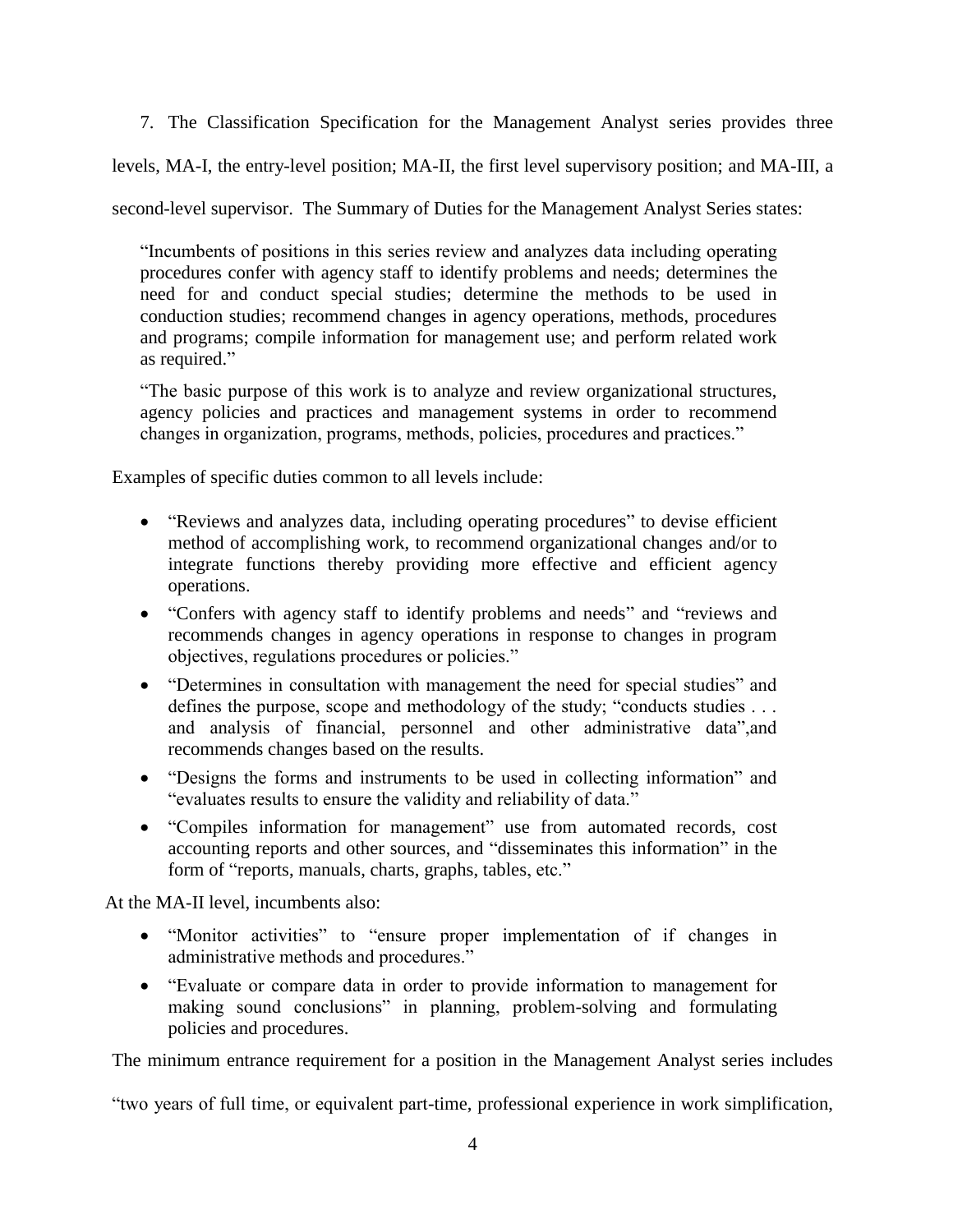management analysis, program analysis, methods analysis, economic analysis, fiscal analysis, financial analysis, budget analysis or in program administration or program management . . . . " (*JEx.13*)

8. In Ms. Trudelle's Form 30 Position Description, her Detailed Statement of Duties and Responsibilities in the position title of MA-II is summarized as follows: "Reviews, analyzes and compiles data concerning the services, practices and operations of the Quality Management Department. Performs database-operations for the Quality Management Department including but not limited to data maintenance, data-analysis and entry, software applications, and report generation. Performs related duties as necessary and required." (*JExh.12; see also JExh.3*)

9. Since 2008, Ms. Trudelle annual Performance Evaluation Report System (EPRS) assessments have consistently rated her "Exceeds" or "Meets", both in overall performance and as to the five specific job duties assigned to her during this period:

- Duty 1: Coordinate the collection of Utilization Management (U/M) data, including managing the Clinical Variance system
- Duty 2: Assists in the data collection, aggregation, analysis and presentation process.
- Duty 3: Provides methodological support to the Quality Management Department
- Duty 4: Supports the hospital's efforts in maintaining Joint Commission Accreditation and external regulatory reporting.
- Duty 5: Adheres to HIPPA regulations and confidentiality policies as applicable to the role of Data Coordinator

As her EPRS evaluations reflect, Ms. Trudelle does not, and has never, had any direct or indirect staff reporting to her. (*JExhs.3 through 6 & 15; Testimony of Corsetto)*

10. On January 5, 2016, Ms. Trudelle submitted a request to EOHHS for reclassification of her position from the title of MA-II to a PC-II. Upon receipt, Margaret Sydlowski, the DPH Employment and Staffing Coordinator for Tewksbury Hospital, provided Ms. Trudelle with an Interview Guide, which she completed and returned to Ms. Sydlowski on or about February 1, 2016. (*Stipulated Facts; JExh.1 through 3; Testimony of Appellant & Sydlowski*)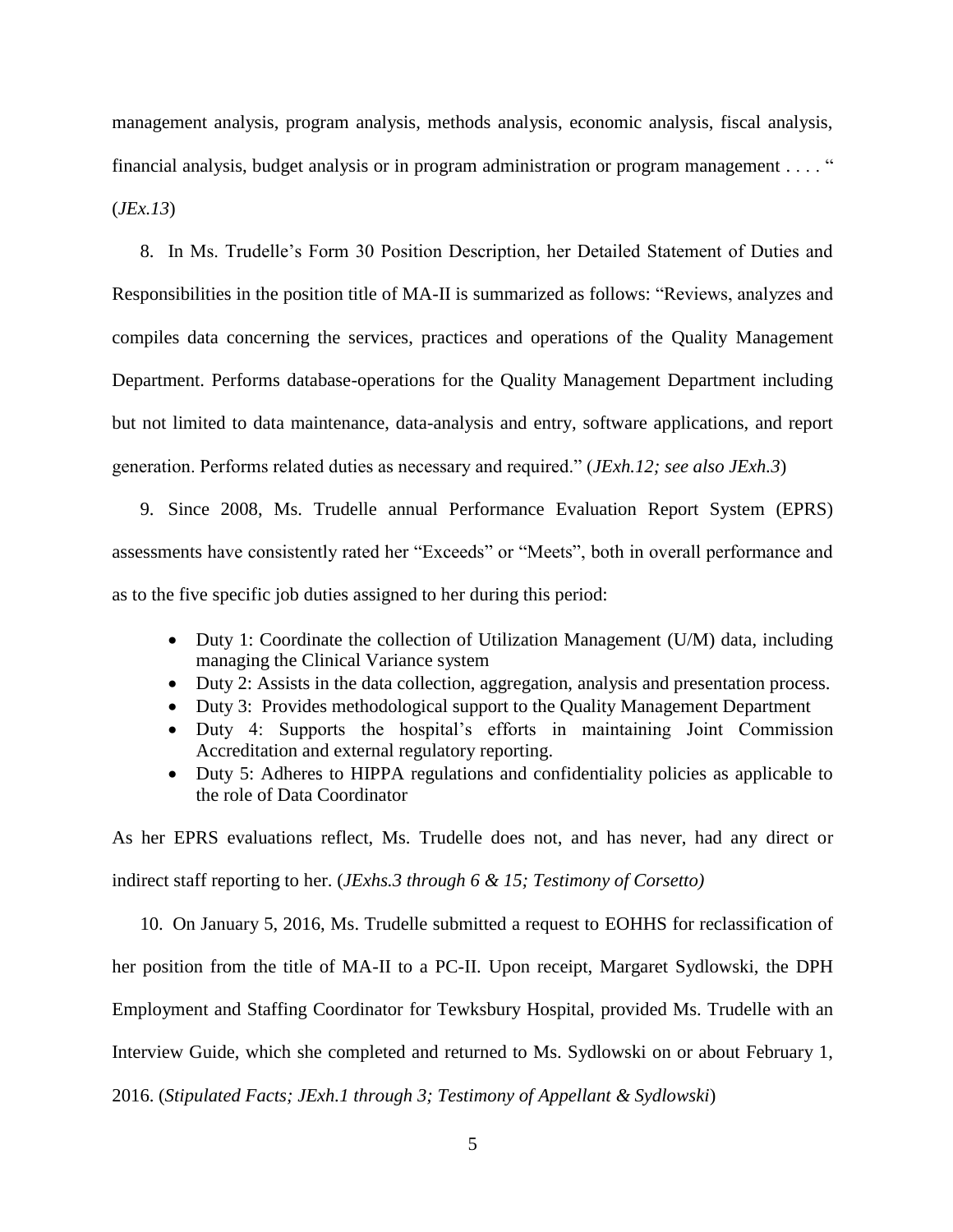11. The gravamen of Ms. Trudelle's reclassification request centered on two changes that had occurred to her duties: (a) filling in for the Quality Systems Manager (a Program Manager IV) in her absence in July 2013, in particular, expanded responsibility for Joint Commission survey and accreditation matters; and (b) the newly-assigned responsibility for roll-out of PolicyTech, a software program for tracking personnel matters, in November 2013. Ms. Trudelle estimated that she spent most of her time on these additional assignments:

- PolicyTech 40% "The majority of my time is spent tracking employee hiring's [sic], terminations and moves, adding new manuals, forms, creating surveys, questionnaires, report writing, staff education for competency and professional development."
- Joint Commission 30% "Continuously researching and reviewing intensive Joint Commission requirements in preparation for the triennial survey in order to maintain a continued state of readiness. I assure continued readiness for the Joint Commission survey by maintaining a data base which provides data in support of all hospital wide quality improvement/performance initiatives as well as external regulatory reporting requirements. . . ."
- Current Duties 30% "The majority of the new duties have moved to the foreground, however, I am still completing the duties [EPRS Duties 1 through 5] in a consistently timely fashion and have had no issues to date."

# (*JExhs.3, 4 & 7; Testimony of Appellant & Gjino)*)

12. Ms. Sydlowski conducted the initial review of Ms. Trudelle's reclassification request she reviewed the Interview Guide, which contained Ms. Trudelle's recent Form 30s and EPRSs along with some half-dozen recommendations from hospital colleagues, and the Classification Specifications for the titles involved (MA-II and PC-II). On April 20, 2016, Ms. Sydlowski met for two hours with Ms. Trudelle, who was accompanied by her supervisor, Christy Beauregard, for the purposes of conducting an "Interview Audit". (*JExh.3; Testimony of Appellant & Sydlowski*)

13. On or about July 26, 2016, Ms. Sydlowski prepared an Appeal Audit Report Form, recommending that Ms. Trudelle's position was properly classified. Ms. Sydlowski supported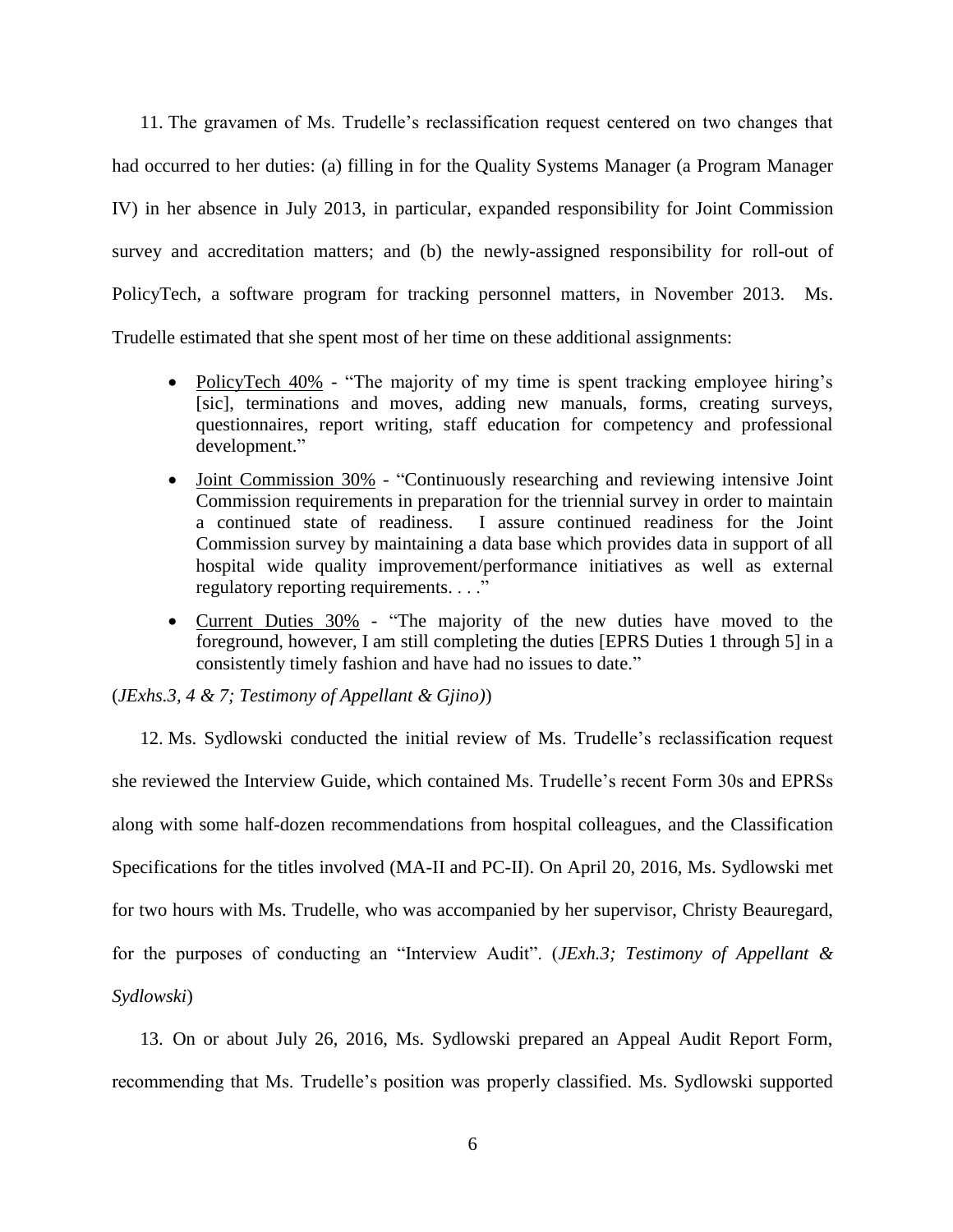her recommendation with a detailed analysis of the basis for Ms. Trudelle's appeal, including the work she performed and, how it had changed over time. In summarizing her conclusion, Ms.

Sydlowski stated:

"Joanne's role and responsibilities . . . have always included key elements of coordinating the collection of data and managing the application/system, organizing and assisting in the collection of data for QM activities and involvement. This includes being involved in the aggregation and analysis of data and report generation and presentation of such data to committees, staff members and hospital administration. She is also . . . the webmaster and Policy Tech System Coordinator and is actively involved in supporting the hospital's [Joint Committee] accreditation and regulatory reporting. Joanne is a motivated and self-directed employee who takes her role seriously. . . .It is important to note that while departments have lost positions and staff to the ERIP incentive, this may result in an increased volume or reassignment of work for current employees. It is important to look closely at the work being performed, at what level, and how it has changed. In looking closely at Ms. Trudelle's duties and responsibilities, the majority, if not all, continue to involve working with databases/applications/systems for data collection, analysis, aggregation, reporting and presentation as a result of contributing to an supporting the activities and objectives of the {QMD] and [Joint Commission] accreditation. Based on the review of Ms. Trudelle's duties and responsibilities as presented in the appeal process . . . it is the recommendation that her function has predominately remained the same and her position is appropriately classified as a [MA-II]. This recommendation is not to reflect negatively on Ms. Trudelle personally, professionally nor on her performance and contributions as an employee."

# (*JExhs.1, 3& 5; Testimony of Sydlowski*)

14. On July 29, 2016, Tewksbury Hospital CEO, Debra Tosti, signed the Appeal Audit

Report Form with the endorsement; "Recommendation is Supported by Appointing Authority".

(*JExh.3*)

15. By letter dated October 20, 2016, EOHSS Classification Coordinator Veronica Gjino,

informed Ms. Trudelle that a preliminary decision had been made that she was properly

classified. Ms. Trudelle was afforded the opportunity to submit further documentation by way

of a rebuttal, which she did on or about October 24, 2016. (*Stipulated Facts; JExhs/6 & 7*)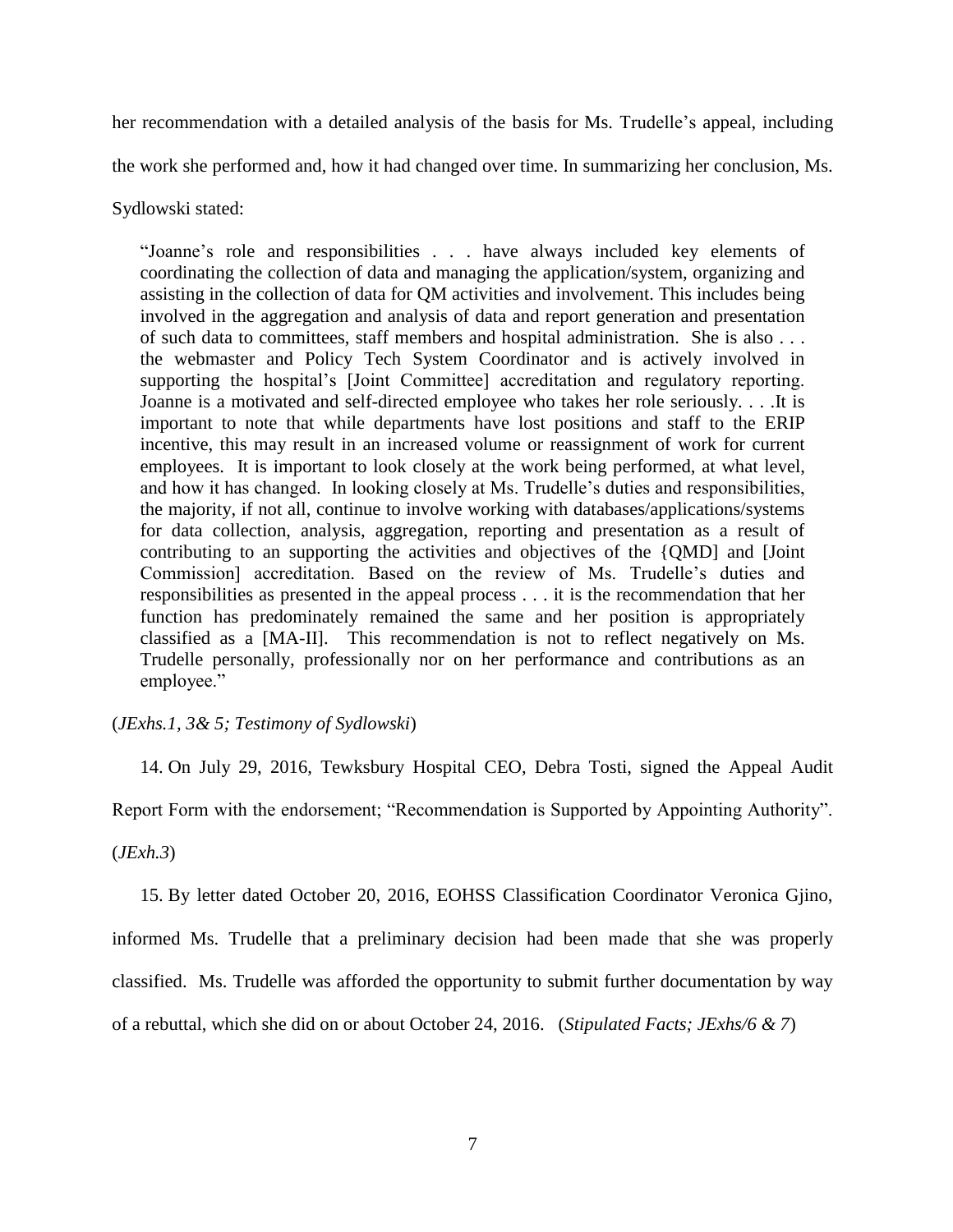16. After review of Ms. Trudelle's rebuttal by Ms. Sydlowski and Ms. Gjino, by letter dated December 2, 2016, EOHHS informed Ms. Trudelle that the final decision had been made that she was appropriately classified in her current title of MA-II. (*Stipulated Facts; JExhs. 8 & 9*)

17. Ms. Trudelle duly appealed the decision by EOHHS to the Massachusetts Human Resources Division (HRD). By letter dated January 27, 2017, HRD informed Ms. Trudelle that her duties did not warrant reclassification and that HRD denied her appeal. (*Stipulated Facts; J.Exhs.10 & 11*)

18. This appeal to the Commission duly ensued. (*Stipulated Facts; Claim of Appeal*)

19. PolicyTech is a software product of NAVEX Global, Inc. which Tewksbury Hospital purchased in 2013. The PolicyTech software enabled the hospital to replace its prior paperbased system (in which clinical and operating policies and procedures were maintained in binders) with an automated electronic policy and procedure management system that streamlined the review and approval of policies and procedures and the management, publication, distribution, tracking and updating them, as well as simplified access through the hospital's website by the 1,120 clinical and operations staff users who are subject to these policies and procedures, which now comprise a data base of nearly 2.000 separate documents. (*JExhs.3 & 5; AppExhs.3 through 5 & 7; Testimony of Appellant & Corsetto*)

20. Ms. Trudelle originally was assigned as the QMD point person for the PolicyTech "project" as part of the requirements of the agency's "Aspiring Supervisor" course she was then taking as it was thought to be a good fit with her experience working with data. She took on the responsibility for learning about the software program, adapting it to the specific requirements at Tewksbury Hospital, collecting existing administrative policies and plans and moving them from Microsoft Word format to an electronic format that was then uploaded into the PolicyTech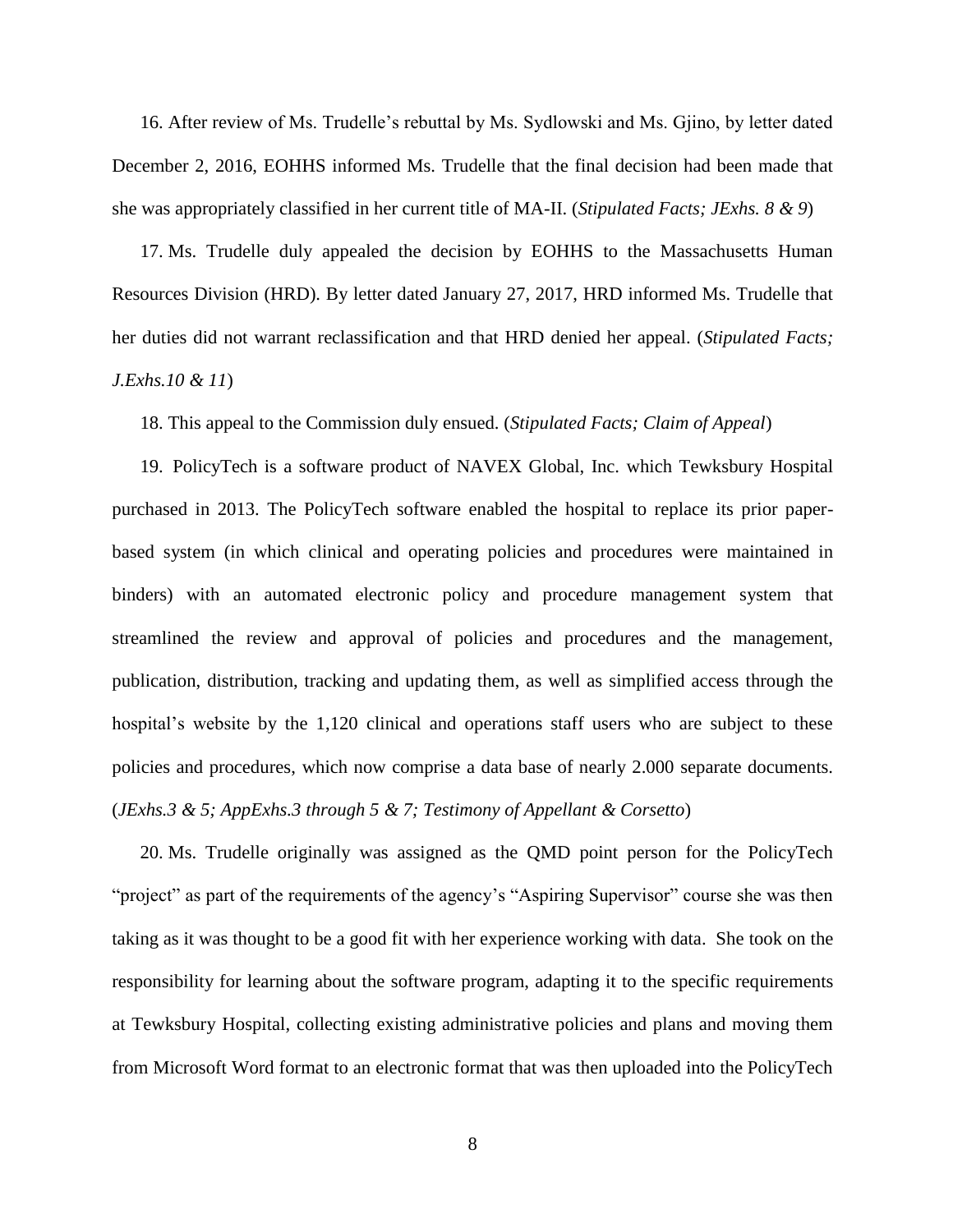software program. Ms. Trudelle also compiled data to identify and correlate particular hospital staff to particular policies that required their review or attention. Ms. Trudelle also performed the initial training and credentialing of employees in the new system. (*JExhs.3, 5 & 7; AppExhs.3 through 5; Testimony of Appellant, Sydlowski & Corsetto*)

21. The initial upload of policies and procedures into PolicyTech was completed in 2016. Thereafter, Ms. Trudelle has continued to be responsible for maintaining the PolicyTech system as the "system administrator", entering policy and procedure revisions/updates into the system as instructed by management responsible for developing and approving the substantive changes/updates involved, generating reports, and implementing updates to the PolicyTech software provided by NAVEX Global. She provides similar support to the Nursing Staff Education Department who develop education and training modules that Ms. Trudelle adapts and uploads to the PolicyTech system. Ms. Trudelle serves on the three-member PolicyTech Committee that provides an interface with the clinical and operating departments on PolicyTech matters. She also was assigned to help with the rollout of the PolicyTech system at the Lemuel Shattuck Hospital, another DHS hospital. (*JExhs.3 & 15: AppExhs.3 through 5 & 8; Testimony of Appellant, Sydlowski, Corsetto & Beauregard*)

22. Ms. Trudelle was consistently cited by her supervisors in her EPRS for her effort on the PolicyTech project, commending her on a "very successful rollout" of this "giant project" and she is "managing it very well." (*J.Exh.15*)

23. Ms. Trudelle also points to changes in her duties that arose as a result of staff turnover, in particular, assuming the duties of a PC-II who had retired as well as receiving additional duties formerly performed by her supervisor relating to the Joint Commission accreditation process. (*JExhs.3, 5 & 7;Testimony of Appellant*)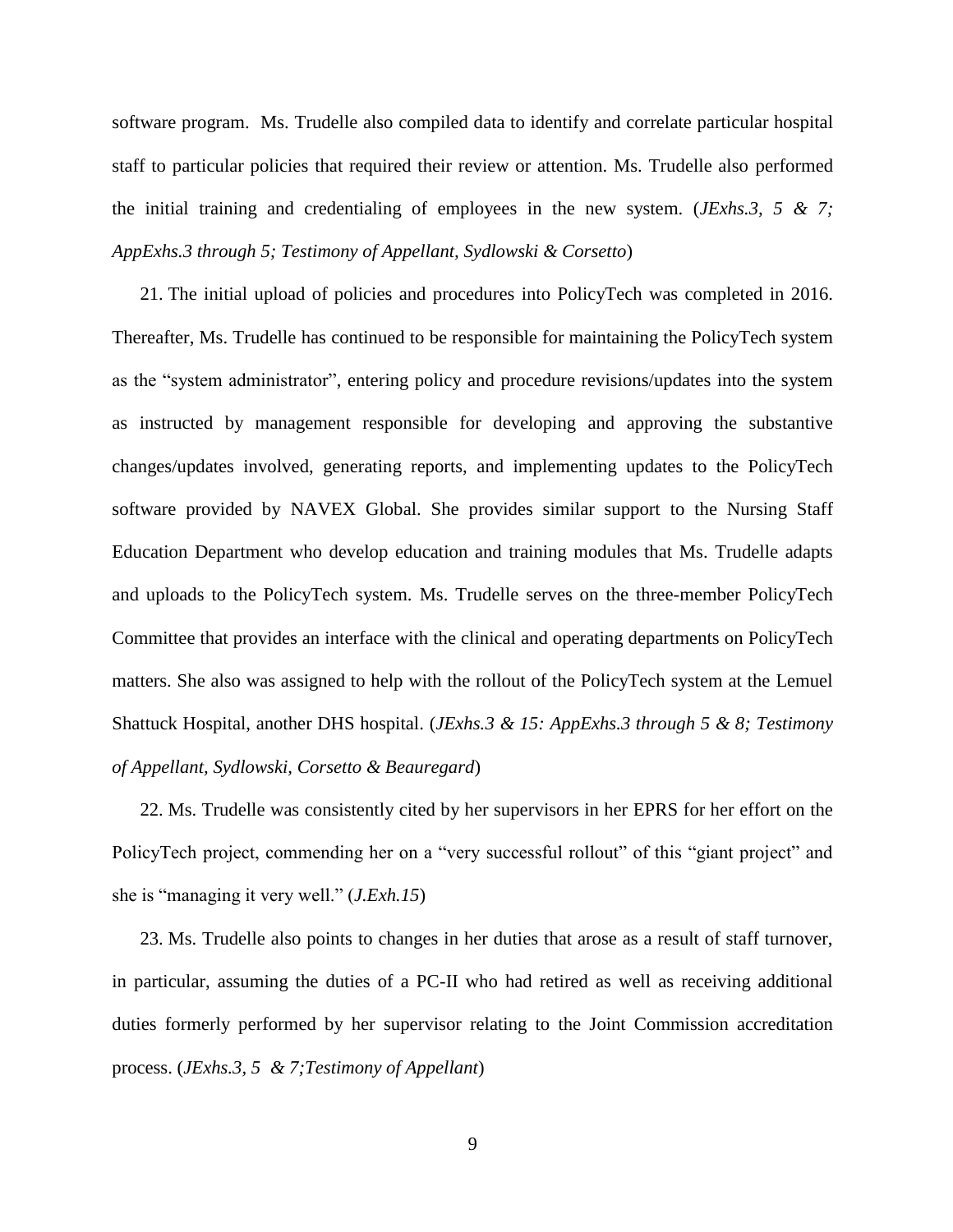24. The PC-II to which Ms. Trudelle refers was transferred to QMD by the outgoing hospital CEO, for whom he had served as an executive assistant, and was allowed to keep his title of PC-II. This employee subsequently retired and the position is currently vacant and will not be backfilled. Instead, the duties of the position were temporarily reassigned to her staff, including Ms. Trudelle, pending the approval for a new MA-II positon to perform most of these duties. (*JExhs.3, 5, 7 & 16; Testimony of Sydlowski & Corsetto*)

25. Ms. Trudelle also has responsibility to support the hospital's efforts to maintain Joint Commission accreditation, working on both Hospital Accreditation and Laboratory Accreditation. In her words, she maintains the database which serves as the source of all data collection; assembles, analyzes and reports data at to support hospital wide quality initiatives which are necessary for compliance with the Joint Commission survey, and assists in training staff on Joint Commission requirements. She assists hospital management to assure that an effective and comprehensive Joint Commission readiness program is in place and that the appropriate information is collected and recorded to comply with Joint Commission requirements. During the survey process, she works with senior management to ensure the survey documents are complete and accurately reflect hospital practices. (*JExh.3 & 7; Testimony of Appellant & Corsetto*)

26. Ms. Trudelle consistently received praise for her work on the Joint Commission survey:

- FY2008 EPRS "Joanne has been very involved in not only the [Joint Commission] Lab PPR but has been instrumental in the Hospital one."
- FY2014 "Joanne continues to be a resource in this area [referring to role as liaison to Clinical Laboratory department] and collection of information needed for [Joint Commission survey] and she continues to do an excellent job."
- FY2015 EPRS "Joanne played a major role in the Joint Commission Unannounced Lab survey . . . Her support was integral & appreciated by senior management."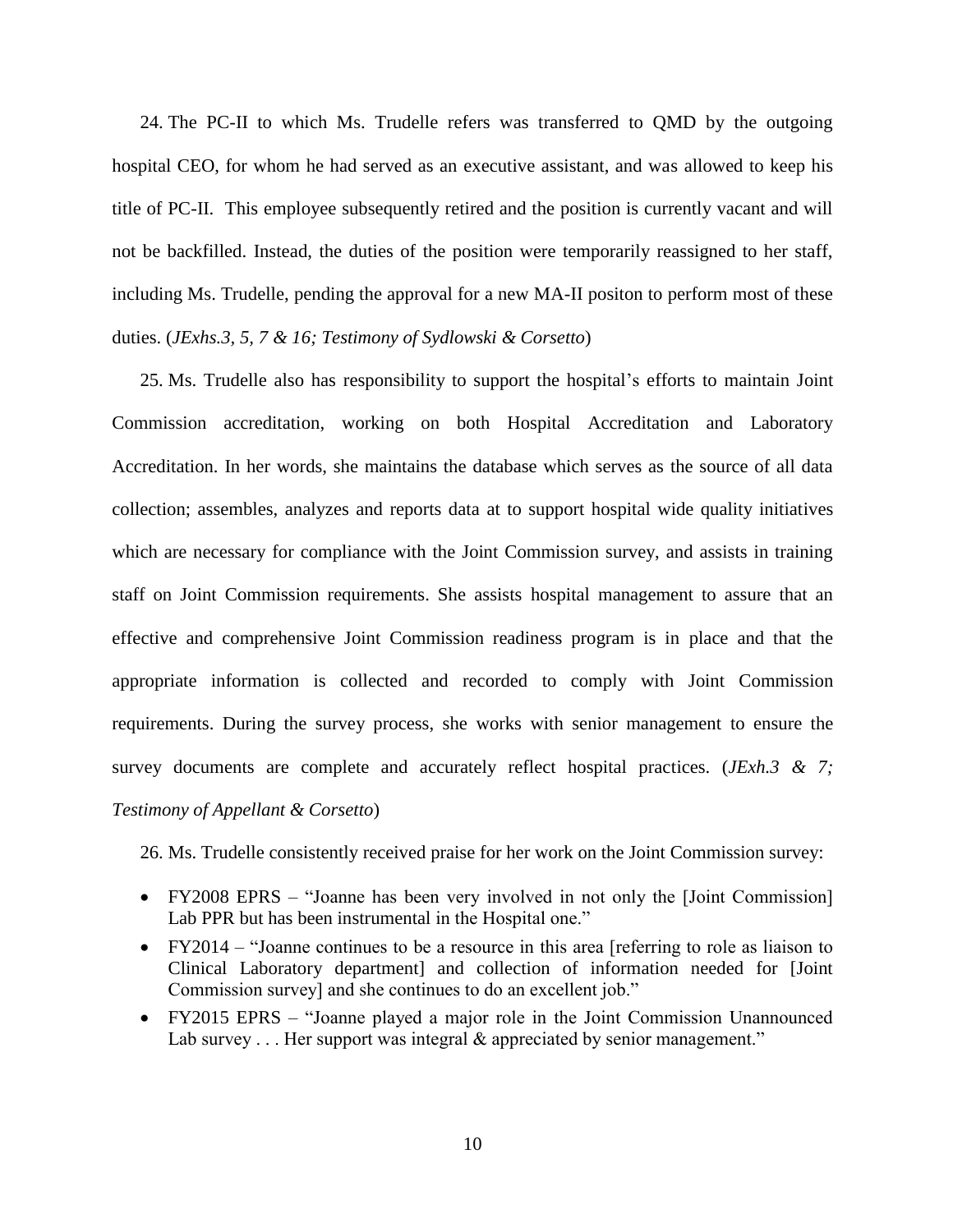FY2016 EPRS – "Joan played an integral part in our very successful Joint Commission survey. She diligently assembled documents for the survey binders and was a hands-on assistant to senior management during the four day survey.

(*JExhs.3 & 15; See also JExh.5*)

27. The Classification Specification for the Program Coordinator Series into which Ms.

Trudelle seeks reclassification provides three levels, all of which are supervisory positions: PC-I

is a first-level direct and functional supervisory job; PC-II is a second-level direct and indirect

level supervisor; PC-III is a third level direct and indirect supervisor. The "Summary of Series"

describes the essential nature of the job of a Program Coordinator as follows:

"Incumbents of positions in this series coordinate and monitor assigned program activities; review and analyze data concerning agency programs; provide technical assistance and advice to agency personnel and others; respond to inquiries; maintain liaison with various agencies; and perform related work as required."

"The basic purpose of this work is to coordinate, monitor, develop and implement programs for an assigned agency."

Examples of the duties common to all levels include:

- "Coordinates and monitors assigned program activities to ensure effective operations and compliance with established standards."
- "Reviews and analyzes data concerning assigned agency programs to determine progress and effectiveness, to make recommendations for changes in procedures, guidelines, etc. and to devise methods of accomplishing program objectives."
- "Provides technical assistance and advice to agency personnel and others concerning assigned programs to exchange information, resolve problems and to ensure compliance with established policies, procedures and standards."
- "Responds to inquiries from agency staff and others to provide information concerning assigned agency programs."
- "Maintains liaison with various private, local, state, and federal agencies and others to exchange information and/or to resolve problems."
- "Performs related duties such as attending meetings and conferences, maintaining records; and preparing reports."

At the second-level of PC-II, examples of additional duties performed include:

- "Provide on-the-job training and orientation for employees."
- "Develop and implement procedures and guidelines to accomplish assigned agency program objectives and goals."
- "Review reports, memoranda, etc. for completeness, accuracy and content."
- "Confer with management staff and other agency personnel in order to determine program requirements and availability of resources and to develop the criteria and standards for program evaluation."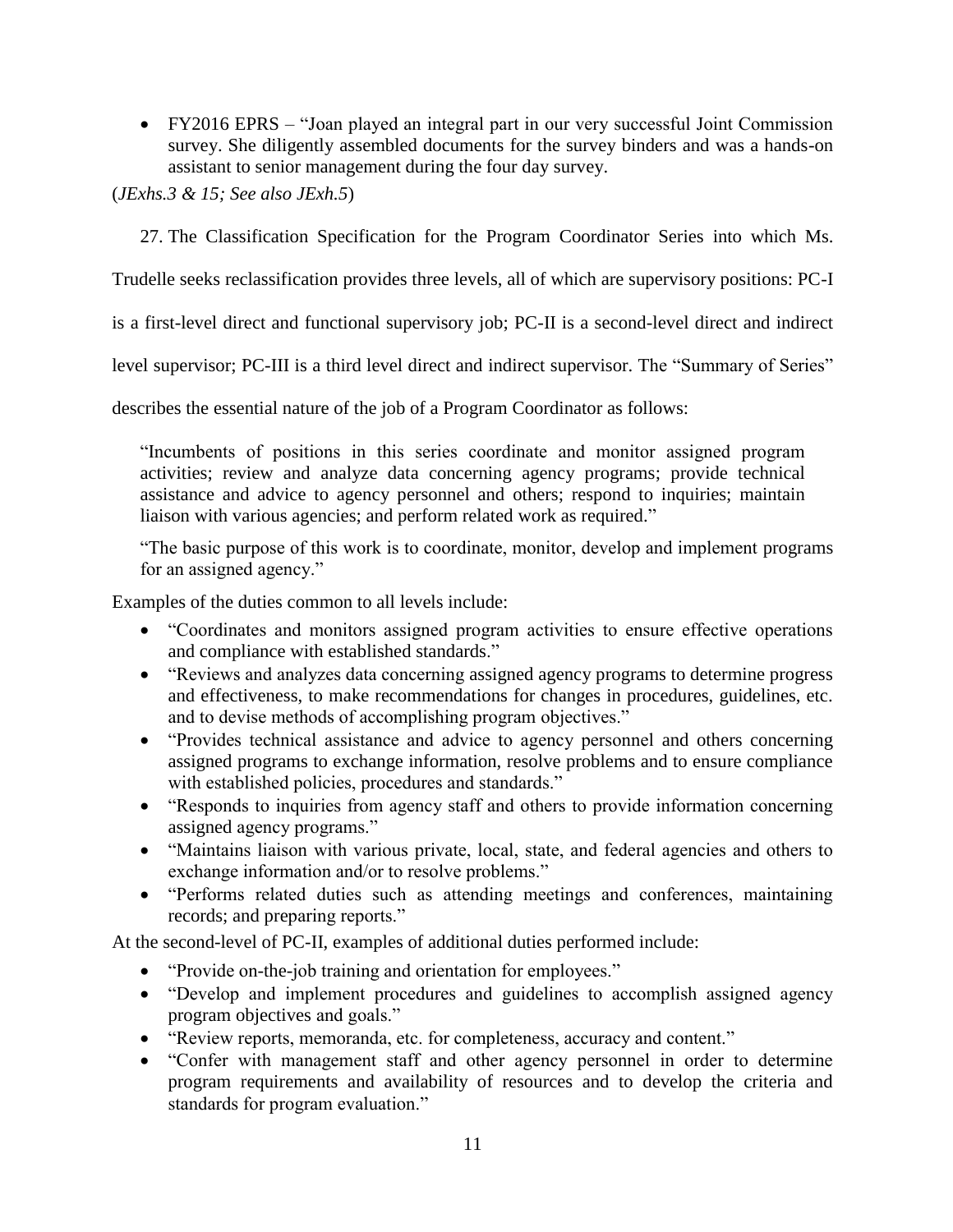"Evaluate program activities in order to determine progress and effectiveness and to make recommendations concerning changes as needed."

The minimum entrance requirements for a position in the Program Coordinator series includes "at least two years of full-time, or equivalent part-time, professional, administrative or managerial experience in business administration, business management or public administration the major duties of which involved program management, program administration, program coordination, program planning and/or program analysis . . . ." (*JExh.14*)

28. Some "crossover" in the specific duties for positions found in different Classification Specifications is not unusual. For example, the Clerk Series, the Management Analyst Series and the Program Coordinator Series include duties that involve analyzing and aggregating data. What distinguishes these series from each other is the overall "essence" of the job series, e.g., technical and clerical support and coordination to an agency's operational data systems, or support, supervision and coordination of an agency's "mission oriented" program activities. In this respect, the development, implementing and monitoring of a software "program" is not the type of "agency program" encompassed within the Program Coordinator Series. The "essence of the Program Coordinator Series is intended to apply to an agency's "mission oriented" program activities, as opposed to internal administrative or operational activities. (*JExhs 3 & 5; Testimony of Sydlowskik & Gjino*) 5

#### **APPLICABLE CIVIL SERVICE LAW**

G.L.c.30, §49 provides:

 $\overline{a}$ 

Any manager or employee of the commonwealth objecting to any provision of the classification affecting his office or position may appeal in writing to the personnel

<sup>&</sup>lt;sup>5</sup> DPH points to the "mission oriented" essence of other Program Coordinator positions that Ms. Trudelle asserted as equivalent to her own. For example, one coordinated DPH activities of the HRSA Oral Health Grant program, one was responsible for developing outreach plans for the Occupational Health Surveillance Program (OSHP), and one was responsible to support the DPH's Health and Disability Program grant. (*AppExh.7*)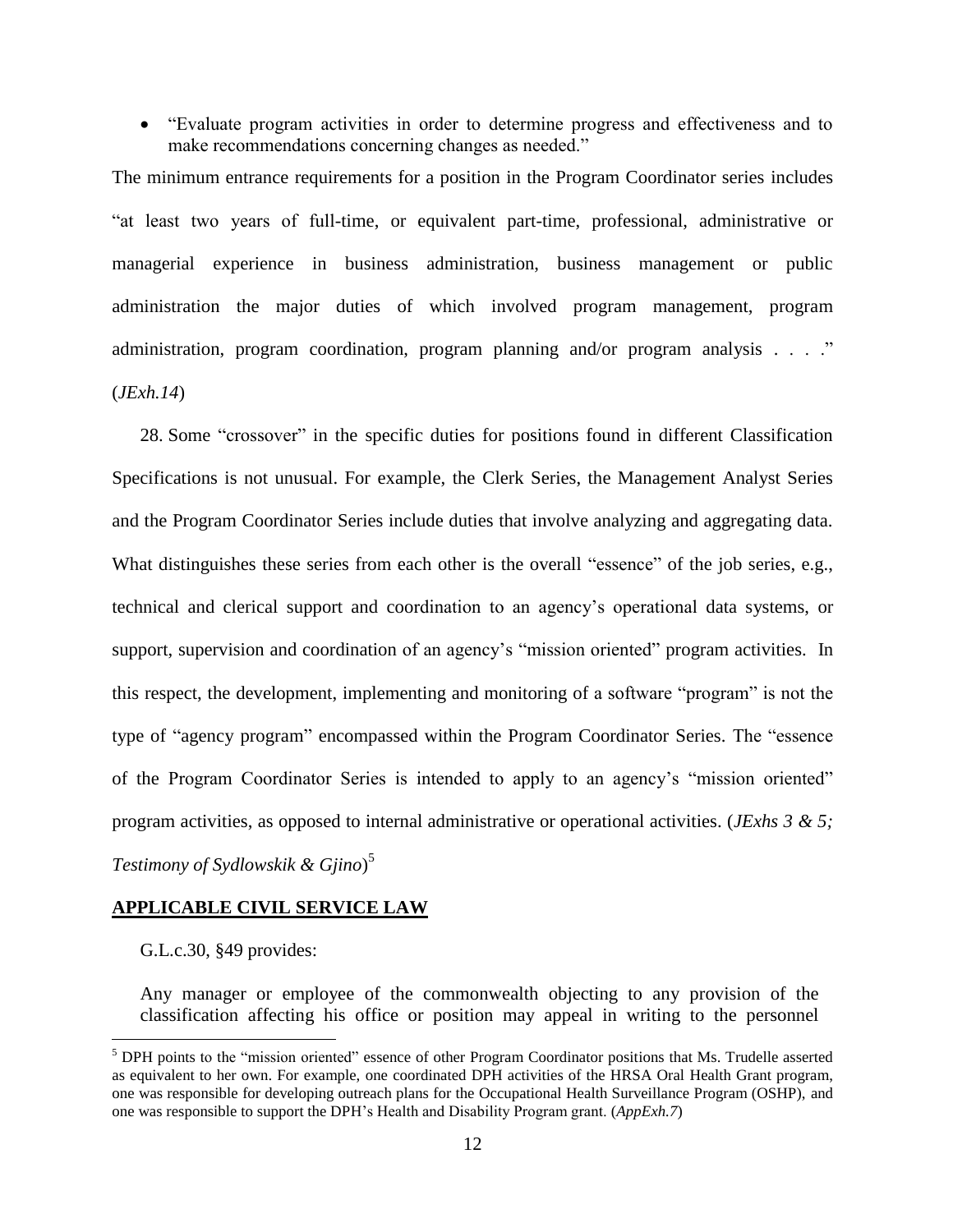administrator. . . Any manager or employee or group of employees further aggrieved after appeal to the personnel administrator may appeal to the civil service commission. Said commission shall hear all appeals as if said appeals were originally entered before it. If said commission finds that the office or position of the person appealing warrants a different position reallocation . . . it shall be effective as of the date of appeal . . .

"The determining factor of a reclassification is the distribution of time that an individual spends performing the function of a job classification." Roscoe v. Department of Environmental Protection, 15 MCSR 47 (2002). In order to justify a reclassification, an employee must establish that she is performing distinguishing duties encompassed within the higher level position the majority (i.e., at least 50% or more) of the time. See, e.g., Pellegrino v. Department of State Police, 18 MCSR 261 (2005) (at least 51%); Morawski v. Department of Revenue, 14 MCSR 188 (2001) (more than 50%); Madison v. Department of Public Health, 12 MCSR 49 (1999) (at least 50%); Kennedy v. Holyoke Community College, 11 MCSR 302 (1998) (at least 50%).

#### **ANALYSIS**

As is often true in most classification appeals, Ms. Trudelle, by all accounts, comes before the Commission with many colleagues to vouch for her as a dedicated public servant who works hard at her job and has never shirked from taking on new tasks in the environment of an ever shrinking state workforce. However, reclassification of a position requires proof that specified distinguishing duties of a higher title are, in fact, actually being performed as the major part of her current work. Accordingly, the issue before the Commission is limited to that narrow question.

The evidence establishes that Ms. Trudelle's job duties fit squarely within the Management Analyst Series. While there is some overlap in the duties she performs common to both MA-II and PC-II work, Ms. Trudelle does not perform level-distinguishing duties of a PC-II at least 50% of the time, and, therefore, she does not fit the classification specification for a PC-II.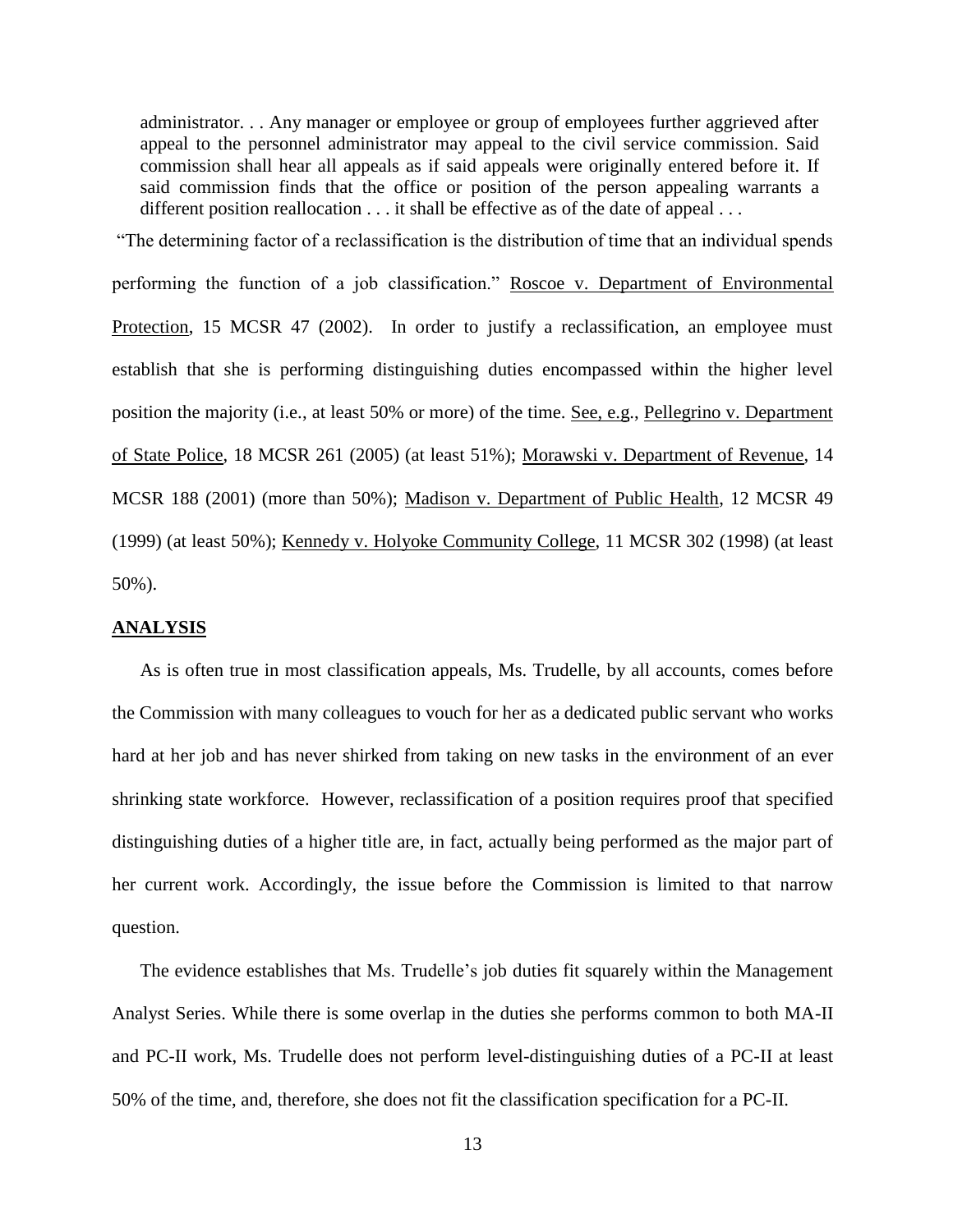First, the PolicyTech automated, web-based system that replaced the hospital's antiquated paper-based system for maintaining policy and procedure information certainly increased Ms. Trudelle's work and may well now comprise 40% of her time, as she reports, implementing and maintaining that new system. Nevertheless, this additional work on PolicyTech did not materially change the essential nature of her work as a data coordinator, which had always included coordinating the collection, manipulation, aggregating and reporting of data required for the hospital's operations. Ms. Trudelle did not develop the PolicyTech software or its updates. She did not have primary responsibility for the substantive content of the policies and procedures that she uploaded into the system, which was the purview of the hospital's senior management and the clinical and administrative staff. In sum, most, if not all, of the work Ms. Trudelle performed on PolicyTech fit within the job specifications as a MA-II.

Second, PolicyTech is a proprietary product purchased from a third-party vendor and it is not comparable to the type of agency "program activities" that come within the scope of the Program Coordinator Series. As explained by both personnel experts who testified (Ms. Sydlowski and Ms. Gjino), the Program Coordinator Series is intended to apply to programs that require coordination and supervision of others assigned to deliver "mission oriented" agency program "activities", i.e., some form of government services. It does not apply to the type of individual contributions performed by Ms. Trudelle to coordinate Tewksbury Hospital's internal rollout and periodic updating of the NAVEX Global PolicyTech software "program" (and assisting in its roll out at one other DPH hospital).

Third, Ms. Trudelle's work in preparation for and coordination of the hospital's submissions to the Joint Commission, similarly, have increased over time but remain substantially consistent with her long-established duty to provide QMD support to this exercise through the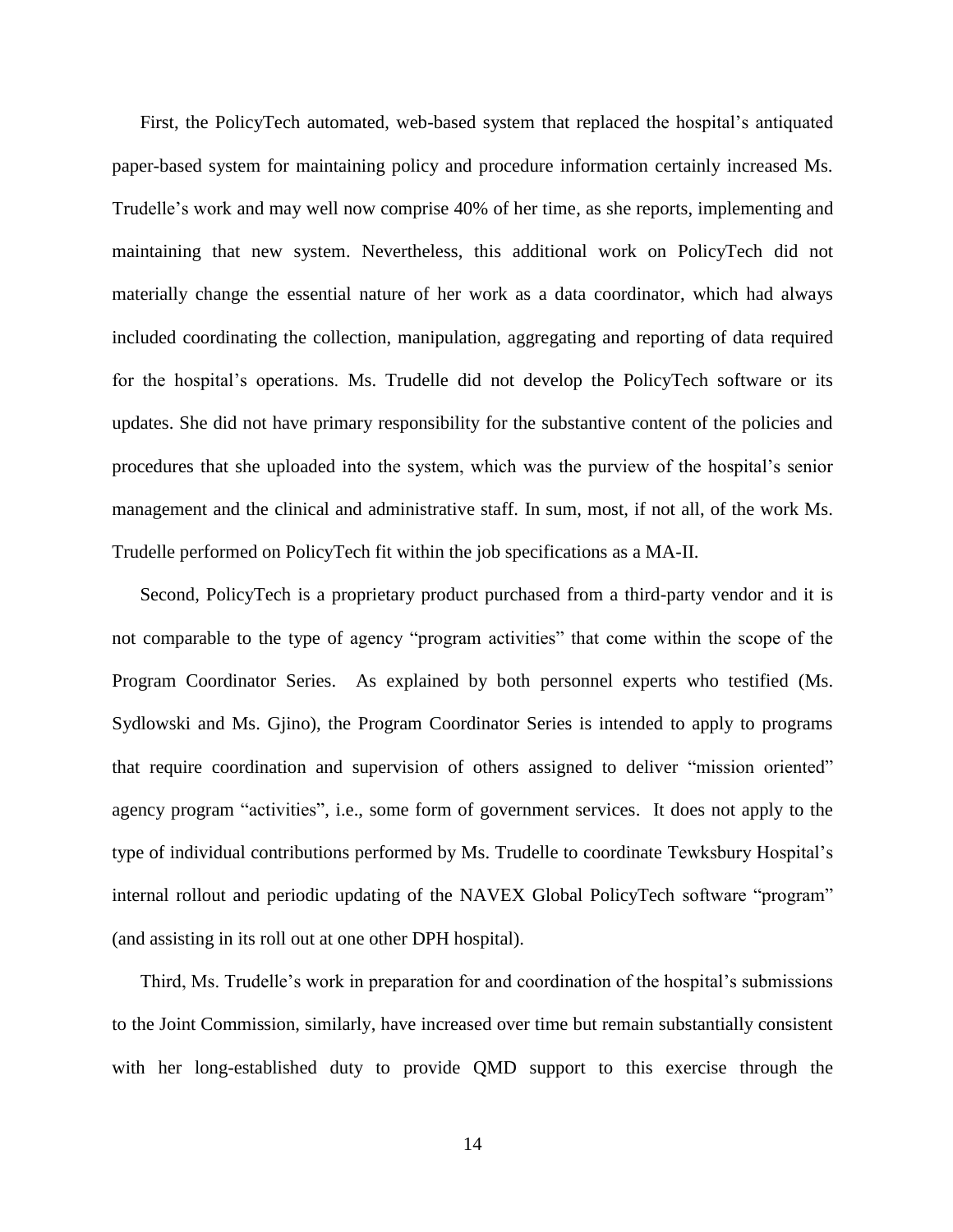development, maintenance and improvement of the system for collection and analysis of data submitted by the hospital's clinical and operational staff, presenting the data in reports to both internal and external sources, and ensuring the reliability of the data collected and reported. All this work, which Ms. Trudelle estimates consumes 30% of her time, squarely fits within the scope of the job specification of a MA-II.

Fourth, as Ms. Trudelle and DPH both point out, the Classification Specifications for Management Analyst and Program Coordinator, do appear to have some overlapping duties, most notably, each call for the incumbent to "collect and analyze data". The fact that some duties performed by Ms. Trudelle could, arguably, fit either job title is not the basis to reclassify her. What must be shown is that Ms. Trudelle performs the "distinguishing duties" of the PC-II position at least 50% of the time and, in making this calculation, duties which fall within both job titles do not count as "distinguishing duties." See Lannigan v Department of Developmental Services, 30 MCSR 494 (2017)

Fifth, while it may be true that DPH has employed others in the position of a PC-II who were performing no differently than Ms. Trudelle and may have been misclassified, that fact is not relevant to the question before the Commission and it does not justify the Commission allowing a reclassification appeal of any employee that has not proved entitlement to such reclassification of her position based on the duties she performs.. See, e.g., McKinnon v. EOHHS, 30 MCSR 272 (2017); Pizzi v. Department of Public Health, 29 MCSR 233 (2016) Palmieri v. Department of Revenue, 26 MCSR 180 (2013)

Sixth, I note that, as defined in the Classification Specification, a PC-II is a second-level supervisor, i.e., the job involves both supervision of direct reports and indirect supervision of subordinates who report to those direct reports. Ms. Trudelle contends that, at least at DPH, the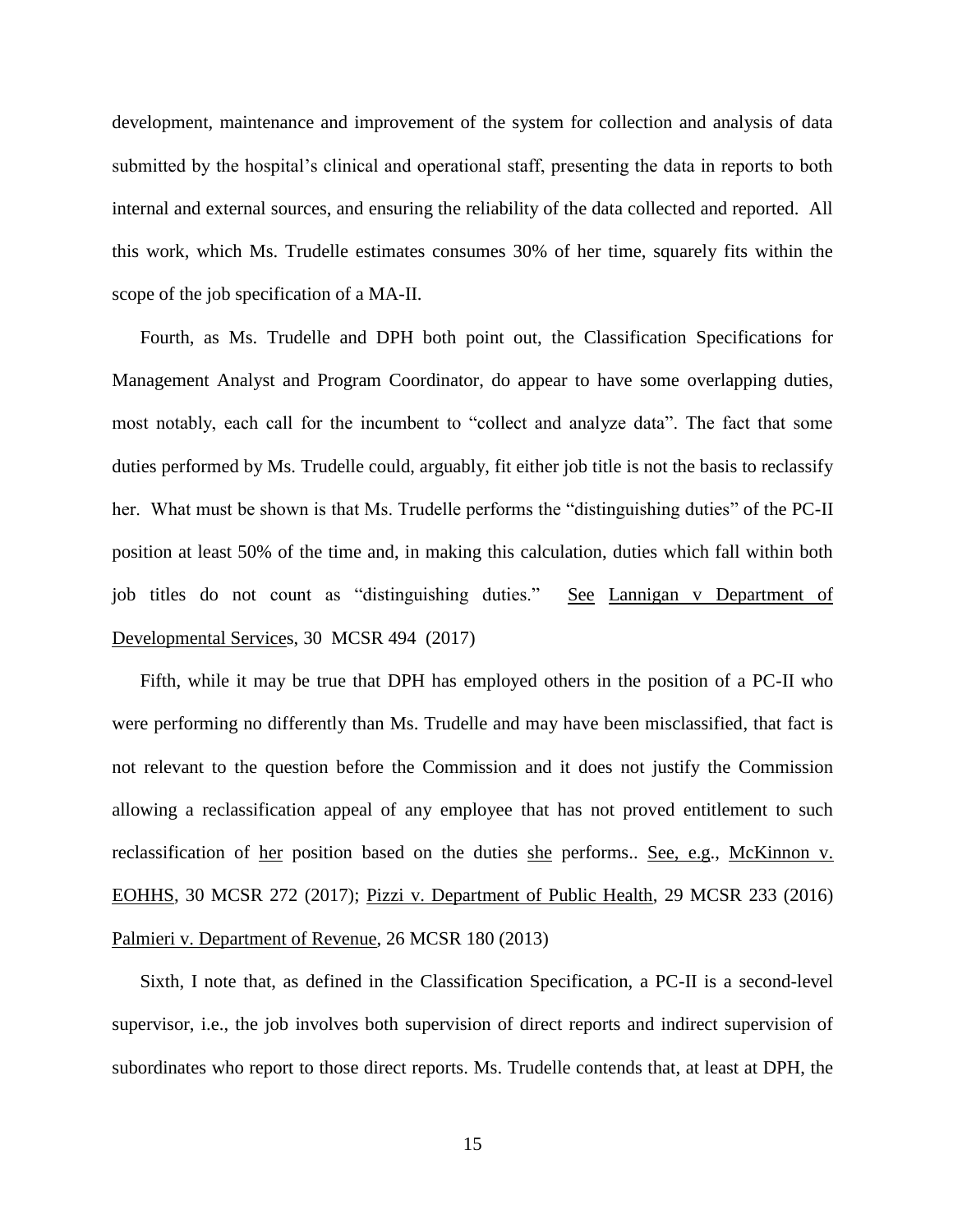supervisory requirement is not enforced in the case of all PC-II positions (or, as to MA-II or MA-III positions within QMD, including Ms. Trudelle and one of her peers). DPH does not press this issue and, as the appeal can be decided on other grounds, the Commission need not address this point in its Decision in this matter.

In sum, EOHHS and HRD correctly determined that Ms. Trudelle does not perform the duties of a PC-II rather than her current title of MA-II more than half of her time and, therefore, the Commission is not authorized to order that her position be reclassified to a PC-II. I have not overlooked that Ms. Trudelle does appear to be one of the "go to" people within the QMD and her desire for advancement and recognition of her workload is certainly understandable. However, while there may be good reason to contest the logic and equity of various job titles and pay grades vis-à-vis each other within an agency, the proper forum, if any, in which to raise those concerns lies elsewhere.

Accordingly, for the reasons stated above, the appeal of the Appellant, Joanne Trudelle, under Docket No. C-17-035, is *dismissed.*

Civil Service Commission

*/s/ Paul M. Stein* Paul M. Stein Commissioner

By vote of the Civil Service Commission (Bowman, Chairman; Camuso, Ittleman, Tivnan & Stein, Commissioners) on March 15, 2018.

Either party may file a motion for reconsideration within ten days of the receipt of this Commission order or decision. Under the pertinent provisions of the Code of Mass. Regulations, 801 CMR 1.01(7)(1), the motion must identify a clerical or mechanical error in this order or decision or a significant factor the Agency or the Presiding Officer may have overlooked in deciding the case. A motion for reconsideration does not toll the statutorily prescribed thirty-day time limit for seeking judicial review of this Commission order or decision.

Under the provisions of G.L c. 31, § 44, any party aggrieved by a final decision or order of the Commission may initiate proceedings for judicial review under G.L. c. 30A, § 14 in the superior court within thirty (30) days after receipt of such order or decision. Commencement of such proceeding shall not, unless specifically ordered by the court, operate as a stay of the Commission's order or decision. After initiating proceedings for judicial review in Superior Court, the plaintiff, or his / her attorney, is required to serve a copy of the summons and complaint upon the Boston office of the Attorney General of the Commonwealth, with a copy to the Civil Service Commission, in the time and in the manner prescribed by Mass. R. Civ. P. 4(d).